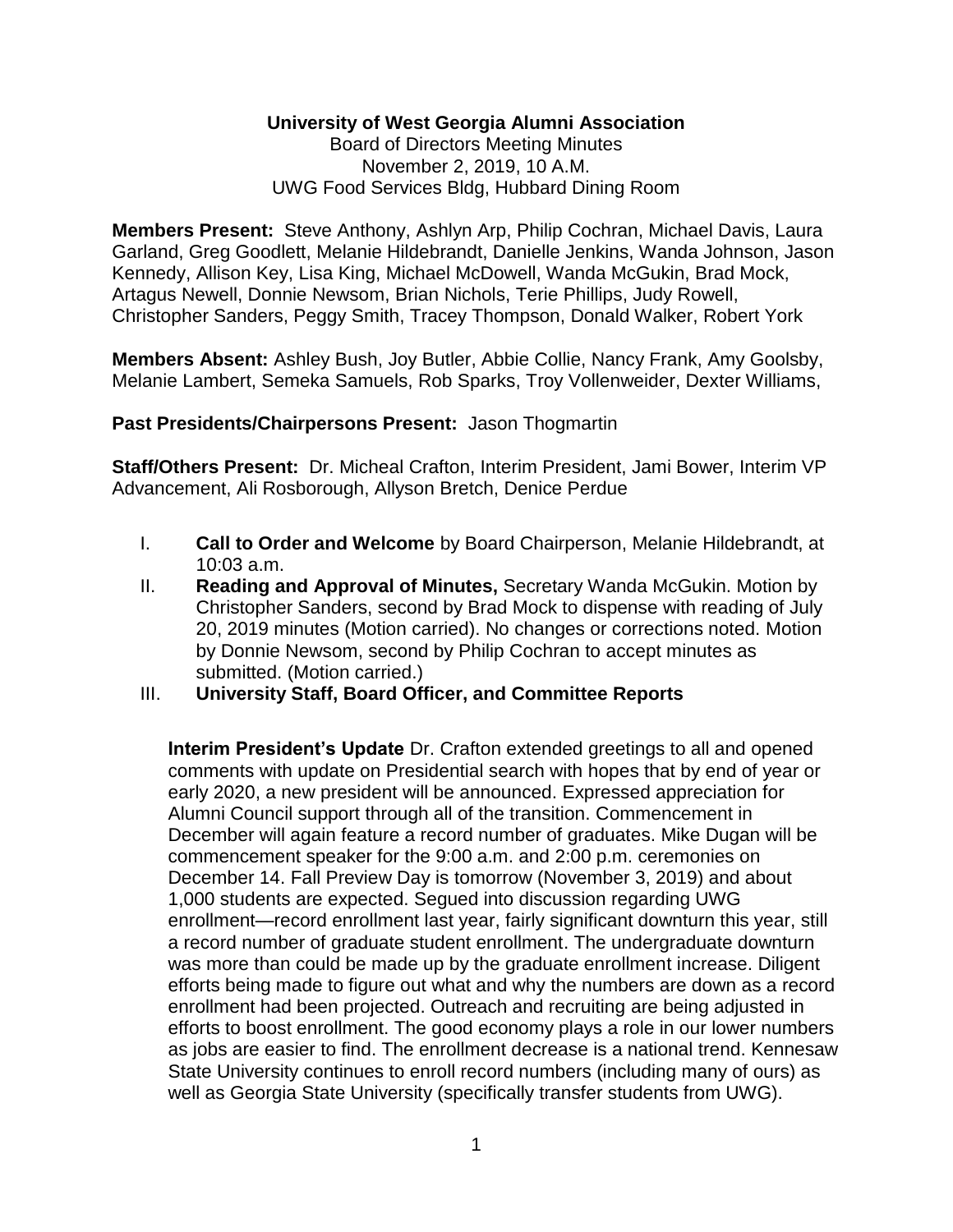Georgia State's admission requirements are lower than what we have because of their consolidation with Georgia Perimeter College, which created an institution within an institution. Georgia State, Kennesaw, unemployment has all played a role in our enrollment drop. Technical colleges are experiencing similar drops, as well. A question was posed if Georgia Highlands was impacting our enrollment. Dr. Crafton doesn't think so. Dr. Crafton mentioned the Carroll County Education Collaborative and the exchange of information and collaboration. Retention is a big piece of the pie with this, as reflected in the number of students who return to UWG after their first year. This number has decreased. Research indicates those students have either not returned to college anywhere or have enrolled at a twoyear school. Comment and question raised about "doom and gloom" letter sent to faculty/staff the day before (Nov 1, 2019). Dr. Crafton said the letter was from him and his intention was to share facts with the campus and what the potential impact could be, it wasn't intended to be a "doom and gloom" letter. If enrollment is down as much next year as this year, there likely will be some significant impacts. Already looking at 4 percent cuts this year and 6 percent next year. Enrollment for fall 2019 is 13,244; fall 2018 was 13,733. A drop of 500 students is significant. As recent as August, all the indicators were a record enrollment. A comment was made that the quality of graduates coming out of UWG is outstanding. Dr. Crafton was appreciative of the comment and said UWG is unique in many regards from other campuses and appealing, employment records of our students/graduates are high. Median starting salary of our graduates is higher than our competitors and these are things that I plan to share during my talk at Preview Day. Dr. Crafton requested Alumni Council members to share any positive experiences as a result of their time at UWG that he could incorporate into his talking points to parents and students.

Great Homecoming, Theme was Out of this World and the week was very busy. Record number attending, raised \$80,000 at Gala; raised \$586,875 for ADay; Homecoming King and Queen, Aaron Ashton and Ashley Dorsey were crowned at half time.

Facilities update, Ribbon cutting for NPHC Garden, structure with 9 pillars honoring the nine traditional African American fraternities represented on UWG campus.

Groundbreaking for the new Roy Richards, Sr. College of Business, 70,000 square foot facility. Massive undertaking, destruction of Watson Hall almost complete. Very nice program at groundbreaking. Jim Richards represented Richards family and spoke of the connection between his family and UWG.

Groundbreaking for new baseball field delayed due to contractual discussions. Baseball field will be located adjacent to football stadium with Homeplate backing up to Wolf statue. Some discussion of how seating will be configured at old field due to old seating being declared unsafe and temporary bleachers will be necessary for 2020 season.

Football game with Mississippi College today, we will be recognizing 1982 Championship Football Team. Some players being inducted into Hall of Fame.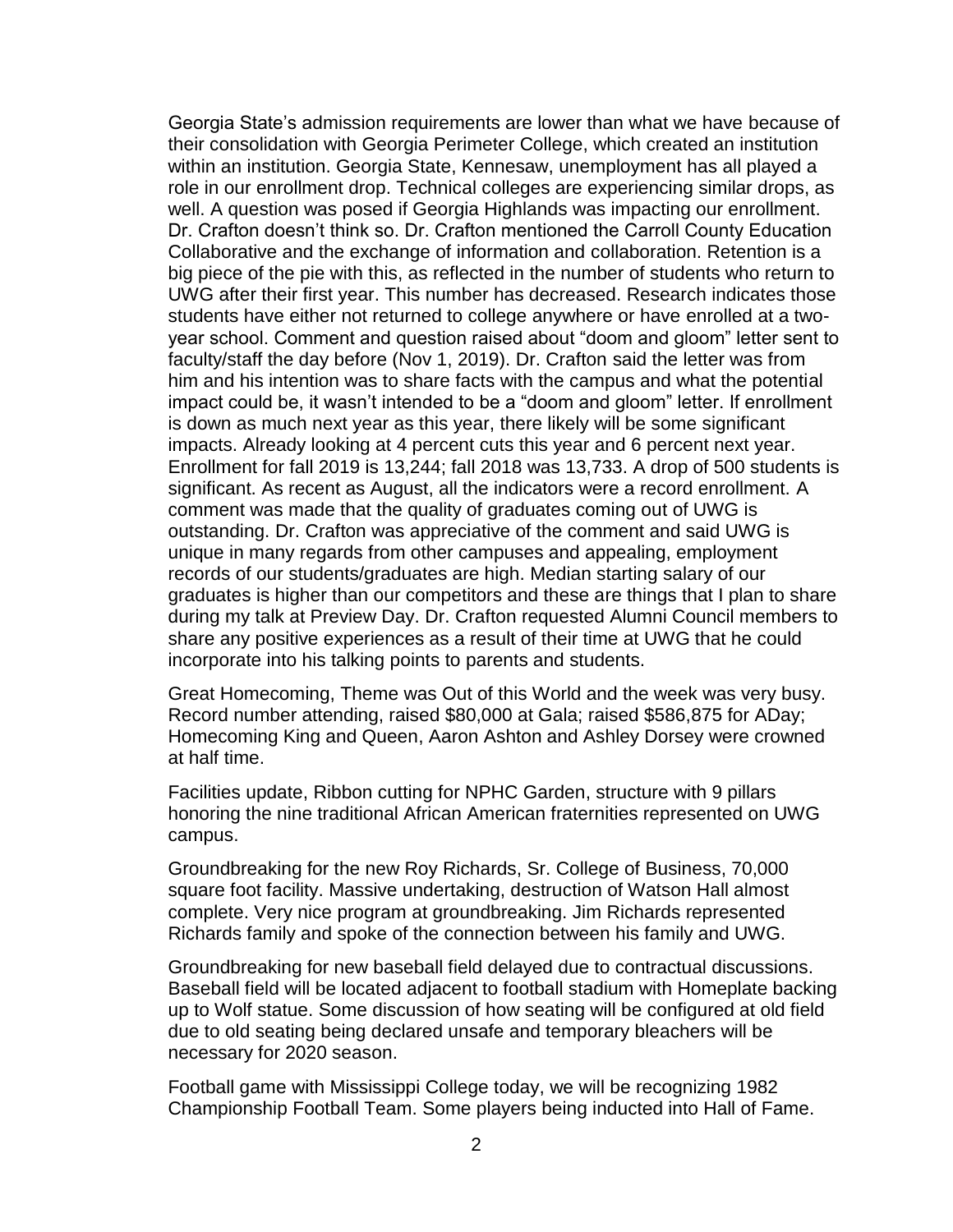1982 was significant year for West Georgia as ADAy was started, football team won national championship, and was first year Dr. Crafton began working here as a lecturer in English Department.

**Board Chairperson's Report (Melanie Hildebrandt),** the Executive Committee met this past week in advance of today's meeting, talked extensively about committees and getting started on work for the year. Moving forward, we will not have Alumni Weekend any longer. We will hold an Awards event annually in the spring as well as focusing more on Homecoming in the fall.

Legacy Scholarship, we work with the Admissions Office to help streamline process. There are two recipients this year, Heather Sibley from Moreland, GA (Health and Community major--COE) and Trevor Meadows from Grantville, GA (no specific major yet but classified as Med major-STEM).

Melanie encouraged AC to direct donations or some portion to the Legacy Scholarship. Also urged donations so AC has 100%-member contribution.

**Executive Director's Report (Ali Rosborough)** Expressed thanks to her team during the incredibly busy time (events including tailgates, Thriving Under Thirty, Thirsty Thursdays). Staff have worked tirelessly days, nights, weekends as they have worked with one less staff member to accomplish everything. Specifically mentioned Allyson Bretch and Denise Perdue. A new Strategic Communications Director was introduced, Lauren Ledbetter, five years of communications experience. Will focus significantly in alumni communications strategies working closely with UCM.

Good response to fall survey. Will be diving deeper into the responses and will present an update at Feb meeting.

Alumni Council meetings will be held in different facilities across campus so that we have greater exposure to the different areas, capital improvements, hearing from the deans. Stay tuned for announcement of February 1, 2020 meeting location.

Shout out to committee chairs. Michael Davis recognized for his success in getting AC members to help with tailgate setup/tear down and hosting responsibilities. Steve Anthony and Tracey Thompson, too, thanks for the great work your committees are doing.

**Board Treasurer's Report (Philip Cochran),** reviewed written reports that each Council member received at sign in.

### **IV. Committee Reports**

**a. Alumni Awards (Tracey Thompson)** good meeting and planning for blending the alumni awards and Thriving Under Thirty processes. Online nominations can be made year-round on website. Committee will be meeting in January to begin process of alumni awards selection. Thriving Under Thirty process remains the same except it will be moved from fall to summer to avoid conflict with football.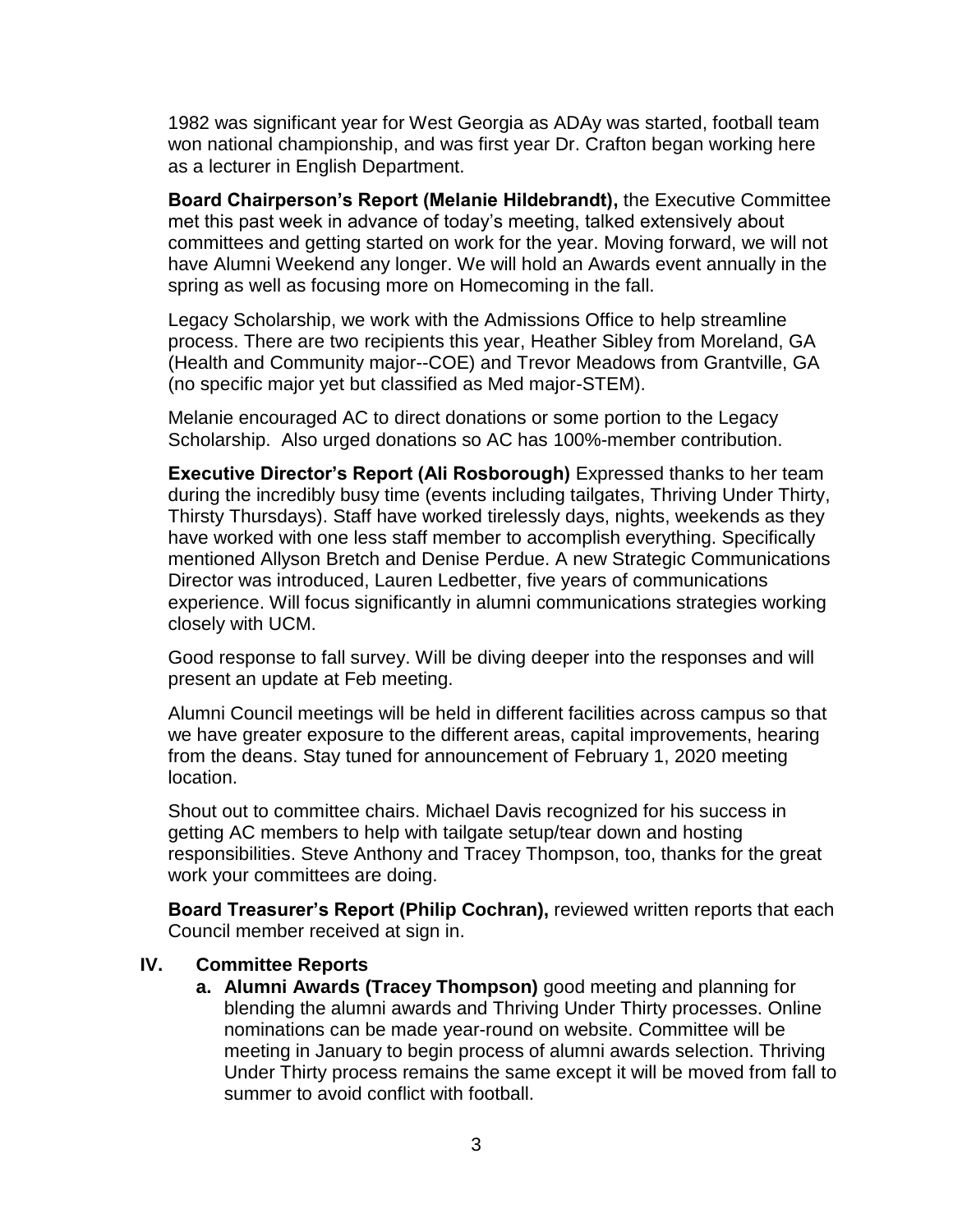Chris Sanders has agreed to serve as Co-chair for the Alumni Awards Committee.

- **b. Alumni Engagement (Michael Davis)** Thanks to everyone for coming out and helping especially with tailgates, particularly Homecoming when it was raining. Over 100 signed in at the HC tailgate but estimate is higher than sign-ins. Fantastic turnout with 11 or 12 Board members attending, too. Thanks to volunteers who helped with the Belk's event in partnership with Career Services, as well. Danielle Jenkins & Wanda McGukin assisted Ali with sign in at the Alumni table for this event, which seems to have been successful and will be held again. Over 100 students attended as well as 10-15 alums. Committee discussed ideas to further involvement. Jason Kennedy will service as Vice Chair of Engagement Committee.
- **c. Board Development (Steve Anthony)** Two main topics of committee meeting this morning- 1) enhancing the application process for people wanting to serve on the Board, expectations of serving, and 2) discussed what happens when not selected to serve on the Board. In the not too distant past, there would be 30-40 applicants to serve, but the last two years there have been over 100 applicants to fill 13-15 slots typically open. What can we do to keep these unselected people engaged? Steve plans to meet with Ali and Jami to discuss approach to this. New terms start July 1. Online application is open year-round. Need to update website to state the selection process begins in the spring. Discussed keeping diverse Board and diversity in selection process, staying attuned to meeting attendance and how to approach when member has missed meetings, outreach to determine if individual is still interested in serving. Discussed the importance of AC member contributions to the annual fund. No set amount required, just to ensure members are committed and meeting obligation to the AC for 100% participation.

Chairperson Hildebrandt reminded Steve and committee of change of AC member size no longer has to be 36, it can be less. However, need to finesse the process related to this.

### **V. New Business**

**Brand Presentation (Jami Bower), UCM** worked hard to freshen the UWG brand. We will not be letting go of the "GO WEST" slogan. Since the brand launch, UWG experienced a 20 percent increase in enrollment. Some of the new ideas might look a bit edgy because target market is 15-18-year old's, other more relatable. Trying to appeal to a wide range of prospective students. The new Go West video was shown. Jami Bower went over the strategy brainstorming sessions to determine what Admissions is doing, our application process, audiences targeted, and surveyed a 10-county area surrounding Carrollton campus. Currently working on perception – what people think of us. Our marketing footprint has expanded to include Birmingham and Jacksonville, AL areas (out of state tuition waiver area). We